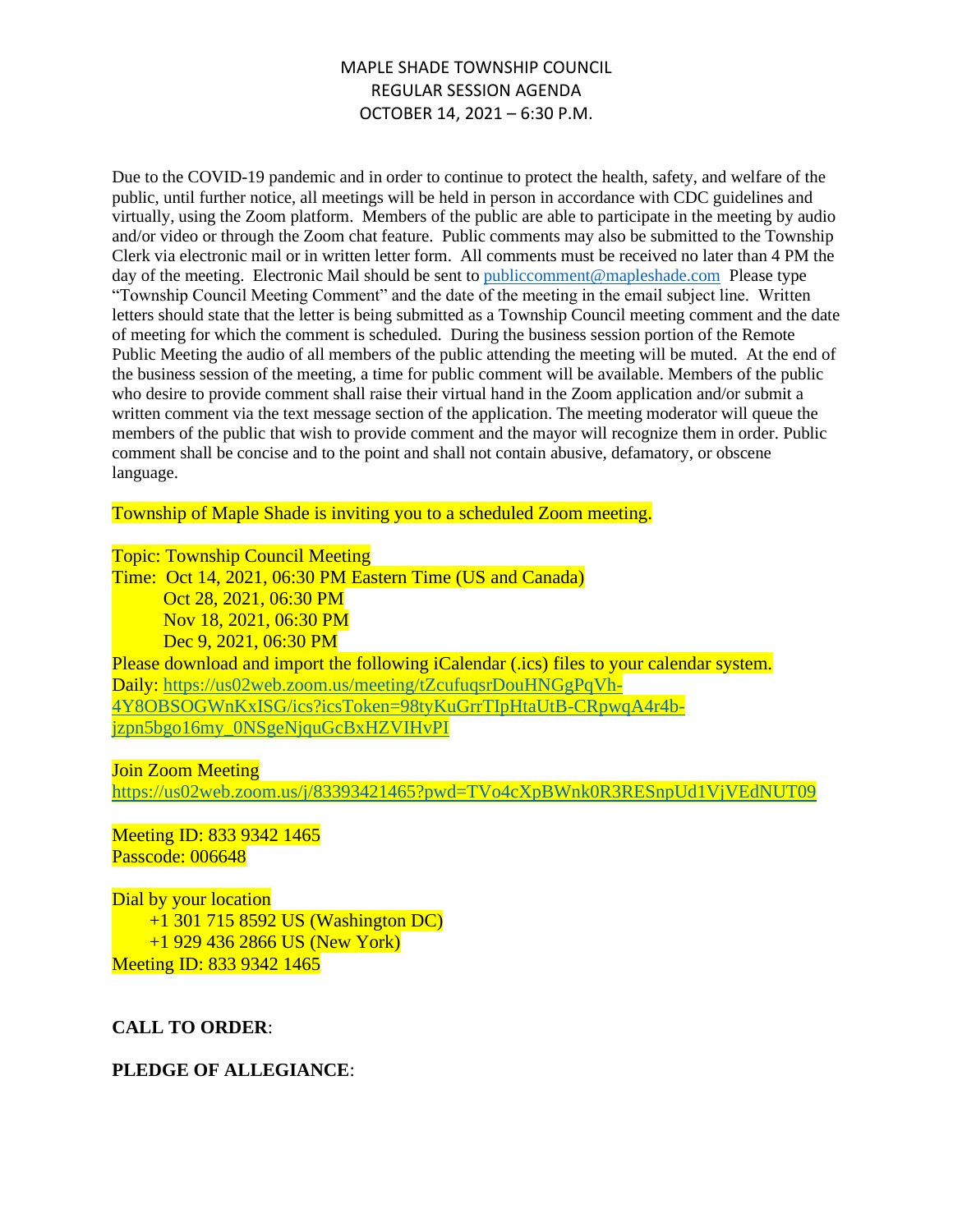**PUBLIC NOTICE** of this meeting, pursuant to the Open Public Meetings Act, has been given by the Township Council in the following manner:

Notifying the Township Clerk December 15, 2020. Mailing Notice to the Courier Post, The Central Record and Burlington County Times on December 15, 2020. Posting Notice on the Official Municipal Bulletin Board on December 15, 2020.

# **ROLL CALL**

**Resolution No. 2021-R-153** Resolution to Meet in Executive Session for the following:

1. Litigation/Negotiation/Attorney Client Privilege – re: Fire Department; Lander v. Maple Shade

Motion to Close: Second: All in Favor:

Formal action may be taken upon conclusion of Closed Session.

Mayor of the Township Council then declares the meeting closed and directs that the tape be shut off. At conclusion of closed portion, Mayor of Township Council calls for a motion to reopen the meeting and turn the tape on.

Motion to Open: Second: All in Favor:

# **OPEN BOARD OF HEALTH MEETING**

| Reports                     |         |               |
|-----------------------------|---------|---------------|
| <b>Public Participation</b> |         |               |
| Motion to Close:            | Second: | All in Favor: |
| Motion to Adjourn:          | Second: | All in Favor: |

**PUBLIC PORTION (for Consent Agenda Items)** Motion to Close: Second: All in Favor:

# **CONSENT AGENDA**

**Resolution No. 2021-R-154** Authorize the Appointment of Nick Canizares as Deputy Tax Assessor for an Unexpired Term

**Resolution No. 2021-R-155** Authorize Temporary Appointment of Keith Raveling as Electrical Sub-Code Official

**Resolution No. 2021-R-156** Authorize the Adoption of the Maple Shade Appointed & Elected Officials and Volunteer Handbook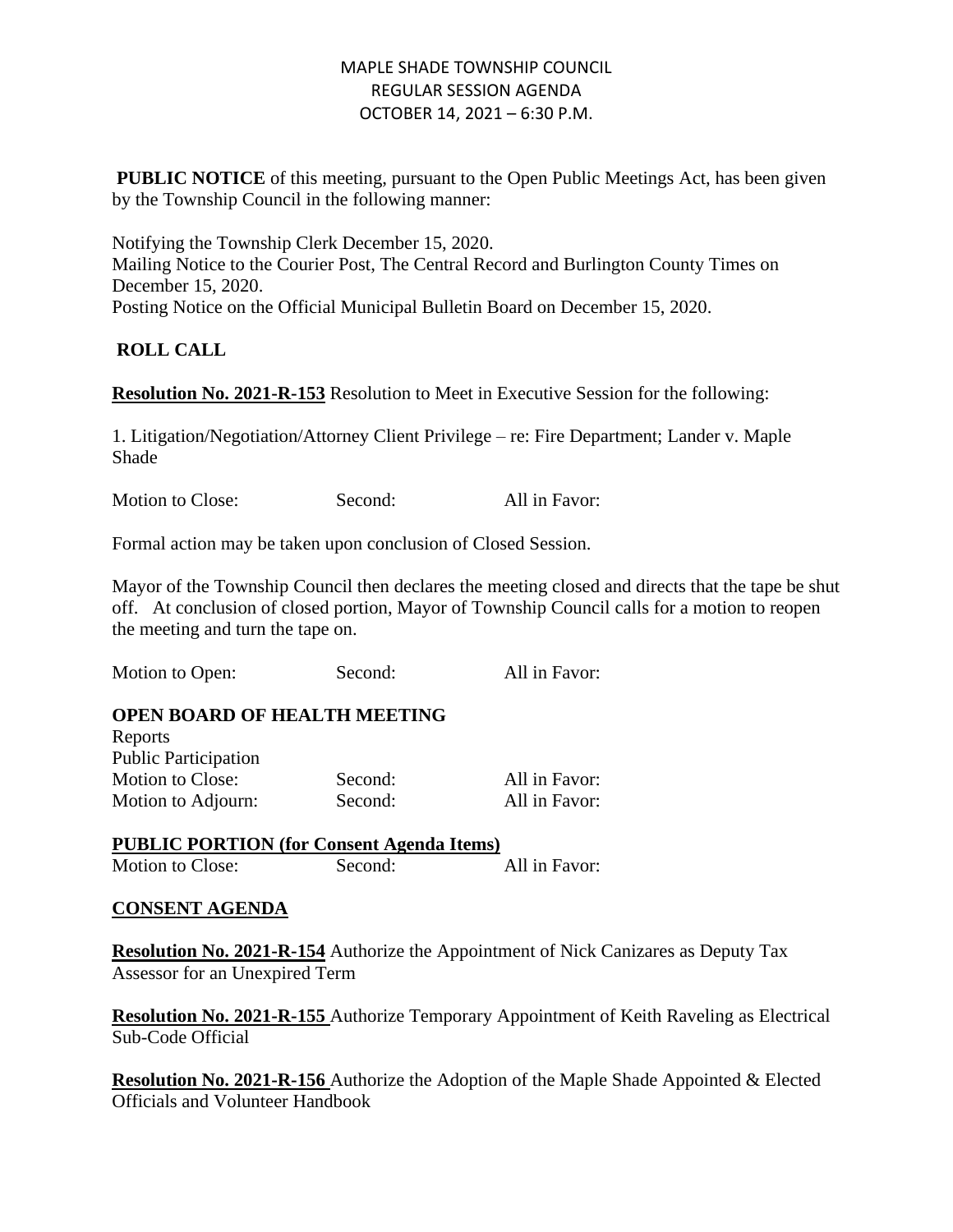**Resolution No. 2021-R-157** Authorize the Adoption of the Maple Shade Employee Handbook

**Resolution No. 2021-R-158** Authorize the Adoption of the Policies and Procedures Manual

**Resolution No. 2021-R-159** Authorize Engineering Services to Remington & Vernick Engineers for EPA Water Utility Risk & Resilience Assessment Phase 2 and GIS Utility Mapping in the Amount not to Exceed \$40,000.00

**Resolution No. 2021-R-160** Amend Contract with Lexa Concrete for North Coles Avenue Improvements and Approve Final Change Order in the Amount of \$23,311.92

| <b>APPROVAL OF EXPENDITURE LIST</b>                             |         |           |            |
|-----------------------------------------------------------------|---------|-----------|------------|
| Motion to Approve:                                              | Second: | Comments: | Roll Call: |
| <b>APPROVAL OF 2021 SEPTEMBER MINUTES</b><br>Motion to Approve: | Second: | Comments: | Roll Call: |

# **STAFF AND PROFESSIONAL COMMENTS**

#### **OLD BUSINESS**

- 1. Operations
- 2. Engineer Report
- 3. Site Plan
- 4. Advisory Board

# **NEW BUSINESS**

#### **PUBLIC PORTION**

Motion to Close: Second: All in Favor:

**Resolution No. 2021-R-161 (if needed)** Resolution to Meet in Executive Session for the following:

Motion to Close: Second: All in Favor:

Formal action may be taken upon conclusion of Closed Session.

Mayor of the Township Council then declares the meeting closed and directs that the tape be shut off. At conclusion of closed portion, Mayor of Township Council calls for a motion to reopen the meeting and turn the tape on.

Motion to Open: Second: All in Favor: